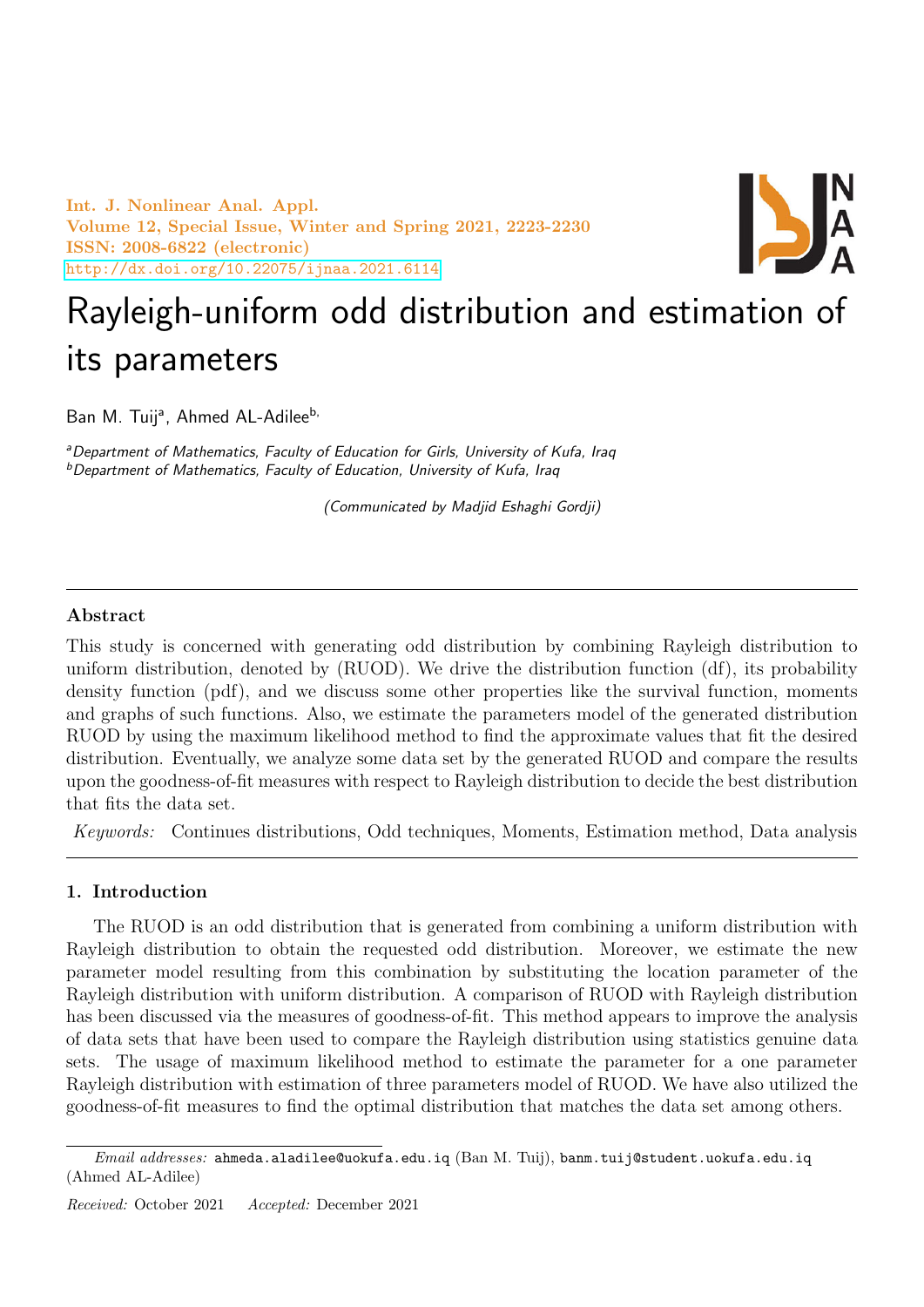Rayleigh distribution has been applied in a variety of fields, including life testing, dependability, and survival analysis. Another field of research that relies heavily on the Rayleigh distribution is modeling the lifespan of random occurrences. Rayleigh was the one who originally introduced us to each other (1880), [\[2\]](#page-6-0).

Maximum probability is a very straightforward method of constructing the unknown parameter estimator o. In 1912, R.A Fisher, an eminent English mathematical statistician, introduced it. The Maximum Likelihood Estimation (MLE) may be used to solve a wide range of issues, has a natural gravitational value, and frequently yields a same estimate of 0. Furthermore, if the sample size is big, the approach will yield a good estimate of 0. Because of these factors, the most extensively used estimating approach in statistics is the maximum likelihood method. In the current age, there has been a growing interest in using at least one extra shape parameter event for the baseline distribution to provide novel generators of univariate distributions.

This additional parameter value was demonstrated in the tail properties in addition to increasing the proposed family suitability [\[1\]](#page-6-1). Some common estimation in weighted Rayleigh [\[2\]](#page-6-0), the odd Fréchet-G [\[12\]](#page-7-0), beta- gamma [\[13\]](#page-7-1), Estimation of the Rayleigh [\[4\]](#page-6-2), Exponential-Weibull Exponential [\[7\]](#page-6-3), Kumaraswamy-Weibull [\[3\]](#page-6-4), gamma-uniform [\[10\]](#page-7-2), Weibull-exponential [\[8\]](#page-6-5) and gamma- uniform [\[11\]](#page-7-3).

Eventually, we refer to parts of this paper: in the next part, we review some basic notions related to the statistical concepts like pdf, df, and others. Part three consists of the main ideas concerned with this study. In part four, we present several sentences that summarize the whole work.

#### 2. Basic notions

We review some basic notions related to uniform distribution and Rayleigh distribution. The pdf, the df, survival function  $S(x)$ , the hazard function  $h(x)$ , [\[5\]](#page-6-6).

$$
f(x) = \frac{x}{\sigma^2} e^{(\frac{-1}{2\sigma^2}x^2)}, 0 \le x \le \infty
$$
\n(2.1)

$$
F(x) = 1 - e^{(\frac{-1}{2\sigma^2}x^2)}, 0 < x < \infty \tag{2.2}
$$

$$
s(x) = e^{(\frac{-1}{2\sigma^2}x^2)}, 0 < x < \infty \tag{2.3}
$$

$$
h(x) = \frac{f(x)}{s(x)}\tag{2.4}
$$

Also, we need only to review the pdf, the df, and the survival function distribution, respectively.

$$
g(x) = \frac{1}{b-a}, a \le x \le b, a, b > 0
$$
\n(2.5)

where a and b are scale parameter.

$$
G(x) = \frac{x - a}{b - a}, a \le x \le b, a, b > 0
$$
\n(2.6)

$$
\overline{G}(x) = \frac{b-x}{b-a}, a \le x \le b, a, b > 0
$$
\n(2.7)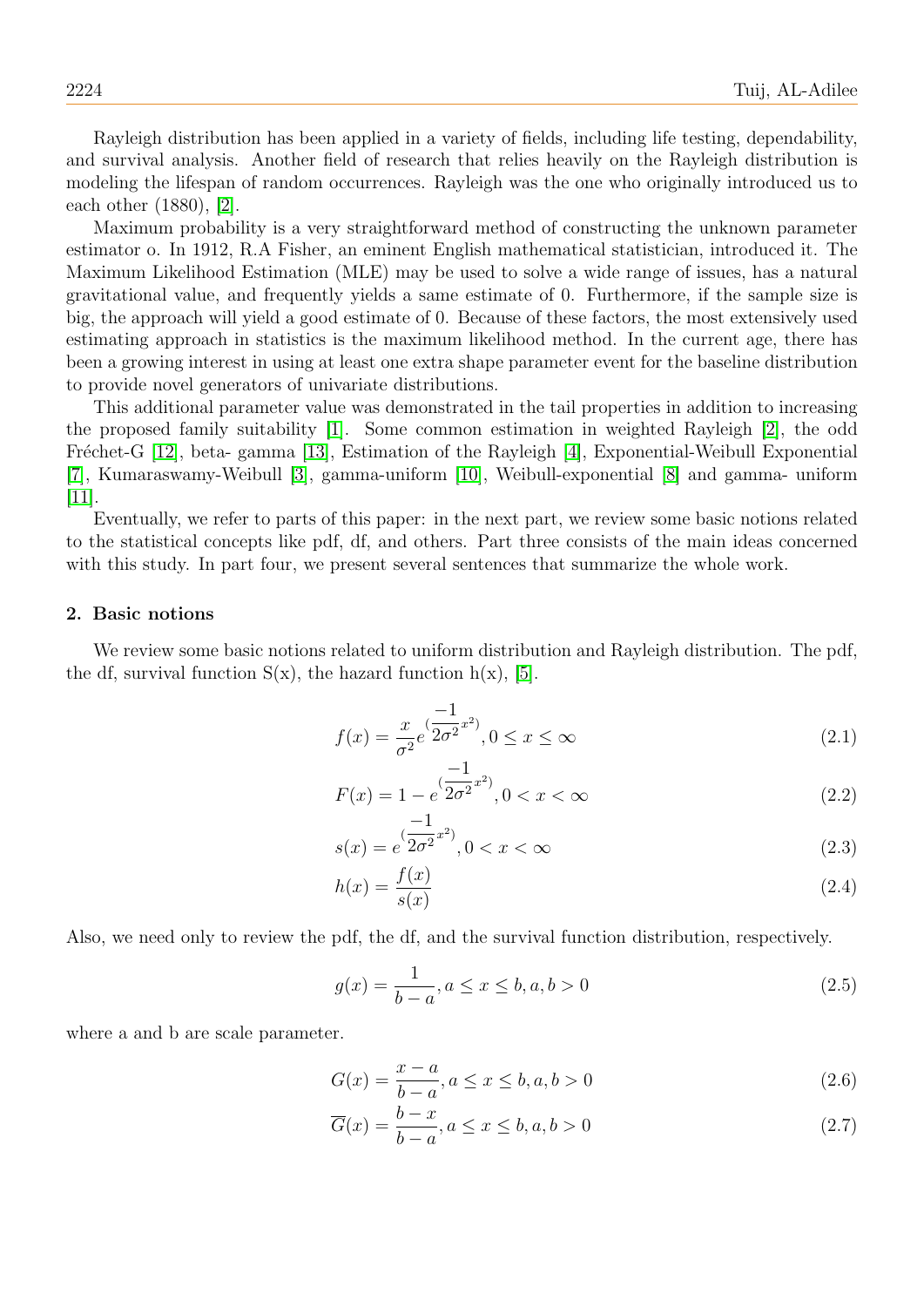Also, we can be defined as anew random variable that is used to generate the odd distribution by the odd ratio and remember as follows:

$$
X = \frac{G(x)}{\overline{G}(x)}, a < x < b, a, b > 0 \tag{2.8}
$$

A well-known approach for estimating parameters is the method of parameter estimation. The final concept is to demonstrate the quality measures that we need to compare the individual distribution that was created by combining a uniform distribution with a Rayleigh distribution. These measures of goodness-of-fit are known as Akanke information cirterion (AIC), and consistent Akanke information the criterion (CAIC), cirterion (CAIC), Haman-Quinn information cirterion (HQIC), and Bayesian information cirterion (BIC). They're commonly used to figure out which distribution fits data the best, among other things, see [\[1,](#page-6-1) [9\]](#page-6-7).

#### 3. Derivations, discussion, and analysis

#### 3.1. The generating of RUOD

In this part, we present the combination of Rayleigh distribution with uniform distribution to generate the RUOD. By using the formula in equation (2.8), we obtain a random variable that has the following form.

$$
X = \frac{G(x)}{\overline{G}(x)} = \frac{x - a}{b - x'}
$$
\n(3.1)

By substituting such random variable into the distribution function in (2.2), so this yields that

$$
F(x) = p(X \le x) = p(X \le \frac{x-a}{b-x}) = \int_{-\infty}^{\infty} \frac{x-a}{b-x} f(x) dx = F(\frac{x-a}{b-x})
$$
\n(3.2)

Which means that we have a df of RUOD, that is:

$$
F(x) = 1 - e^{\left[\frac{-1}{2\sigma^2}(\frac{x-a}{b-x})^2\right]}, a < x < b, a, b, \sigma^2 > 0 \tag{3.3}
$$

By differentiate  $F(x)$  with respect to x, we obtain pdf of RUOD, that is

$$
f(x) = \frac{dF(\frac{G(x)}{\overline{G}(x)})}{dx} = \frac{dF(\frac{x-a}{b-x})}{dx} = \frac{f(x)g(x)}{[G(x)]^2}
$$
(3.4)

Then, the pdf has the following form

$$
f(x) = \frac{(x-a)(b-a)}{a^2(b-x)^3} e^{\frac{-1}{2\sigma^2}(\frac{x-a}{b-x})^2}, a < x < b, a, b, \sigma^2 > 0
$$
 (3.5)

From the df and pdf in equations (3.3), and (3.5) we can obtain other properties like the survival function  $S(x)$ , the hazard rate function  $h(x)$ , reversed hazard rate function  $r(x)$ , and the cumulative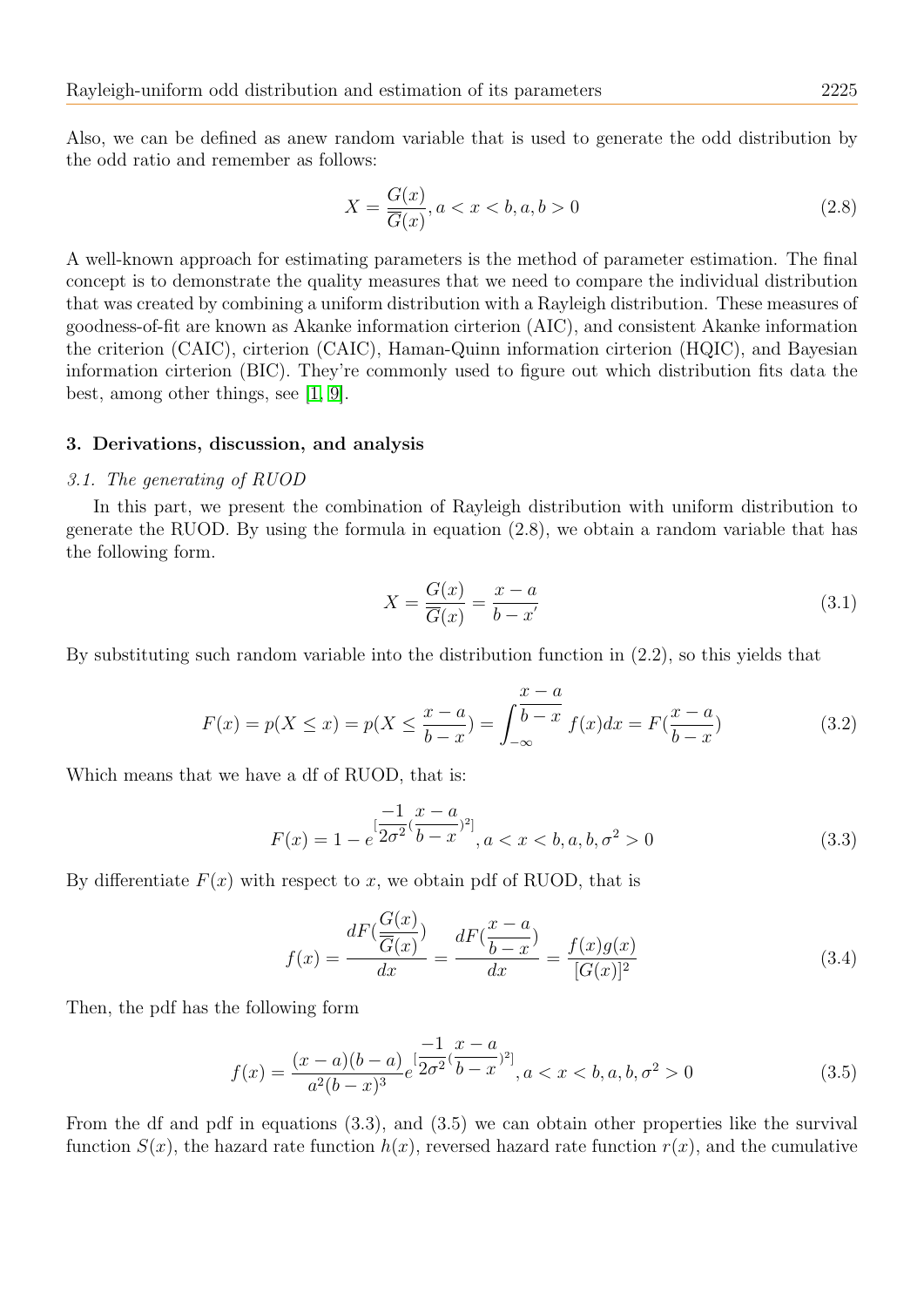hazard rate function  $H(x)$  of the random variable X are, respectively given by:

$$
s(x : a, b, \sigma^2) = 1 - F(X) = e^{\left[\frac{-1}{2\sigma^2}(\frac{x - a}{b - x})^2\right]}
$$
\n(3.6)

$$
h(x : a, b, \sigma^2) = \frac{f(x : a, b, \sigma^2)}{\overline{F}(x : a, b, \sigma^2)} = \frac{(x - a)(b - a)}{a^2(b - x)^3}
$$
(3.7)

$$
r(x : a, b, \sigma^2) = \frac{f(x : a, b, \sigma^2)}{F(x : a, b, \sigma^2)} = \frac{(x - a)(b - a)e^{\left[\frac{-1}{2\sigma^2}(\frac{x - a}{b - x})^2\right]}}{a^2(b - x)^3(e^{\left[\frac{-1}{2\sigma^2}(\frac{x - a}{b - x})^2\right]} - 1)}
$$
(3.8)

$$
H(x: a, b, \sigma^2) = -Ln[1 - F(x: a, b, \sigma^2)] = \frac{-1}{2\sigma^2} (\frac{x - a}{b - x})^2
$$
\n(3.9)

Moreover, we have derived the formulas of moments about the origin, and the mean of the RUOD, which have the forms below:

$$
\mu'_{r} = \frac{(b-a)\sum_{p=0}^{\infty}\sum_{j=0}^{\infty}(-1)^{3p-i-j-m}a^{2p-j}}{2^{p}(\sigma^{2})^{p+1}p!\sum_{i=0}^{\infty}\sum_{m=0}^{\infty}\binom{3}{i}\binom{2p}{m}b^{3-i+2p-m}}{\binom{1}{r-i+j-m+2}(b^{r-i+j-m+2})-a^{r-i+j-m+1}} - \frac{a}{r-i+j-m+1}(b^{r-i+j-m+1}-a^{r-i+j-m+1})\n\tag{3.10}
$$
\n
$$
\mu_{r} = E(x-\mu)^{m} = \frac{(b-a)\sum_{p=0}^{\infty}\sum_{j=0}^{\infty}\sum_{s=0}^{m}(-1)^{3p-i-j-n+m-s}\binom{m}{s}a^{2p-j}\mu^{m-s}}{2^{p}(\sigma^{2})^{p+1}p!\sum_{i=0}^{\infty}\sum_{m=0}^{\infty}\binom{3}{i}\binom{2p}{n}b^{3-i+2p-n}}{\binom{1}{s-i+j-m+2}(b^{s-i+j-n+2})-a^{s-i+j-n+1}}\n\tag{3.11}
$$

The plots of (df), (pdf) and survival function of the RUOD for different parameters are given by the following figures.

Also, The plots of the survival function  $s(x)$  are given by the following figures.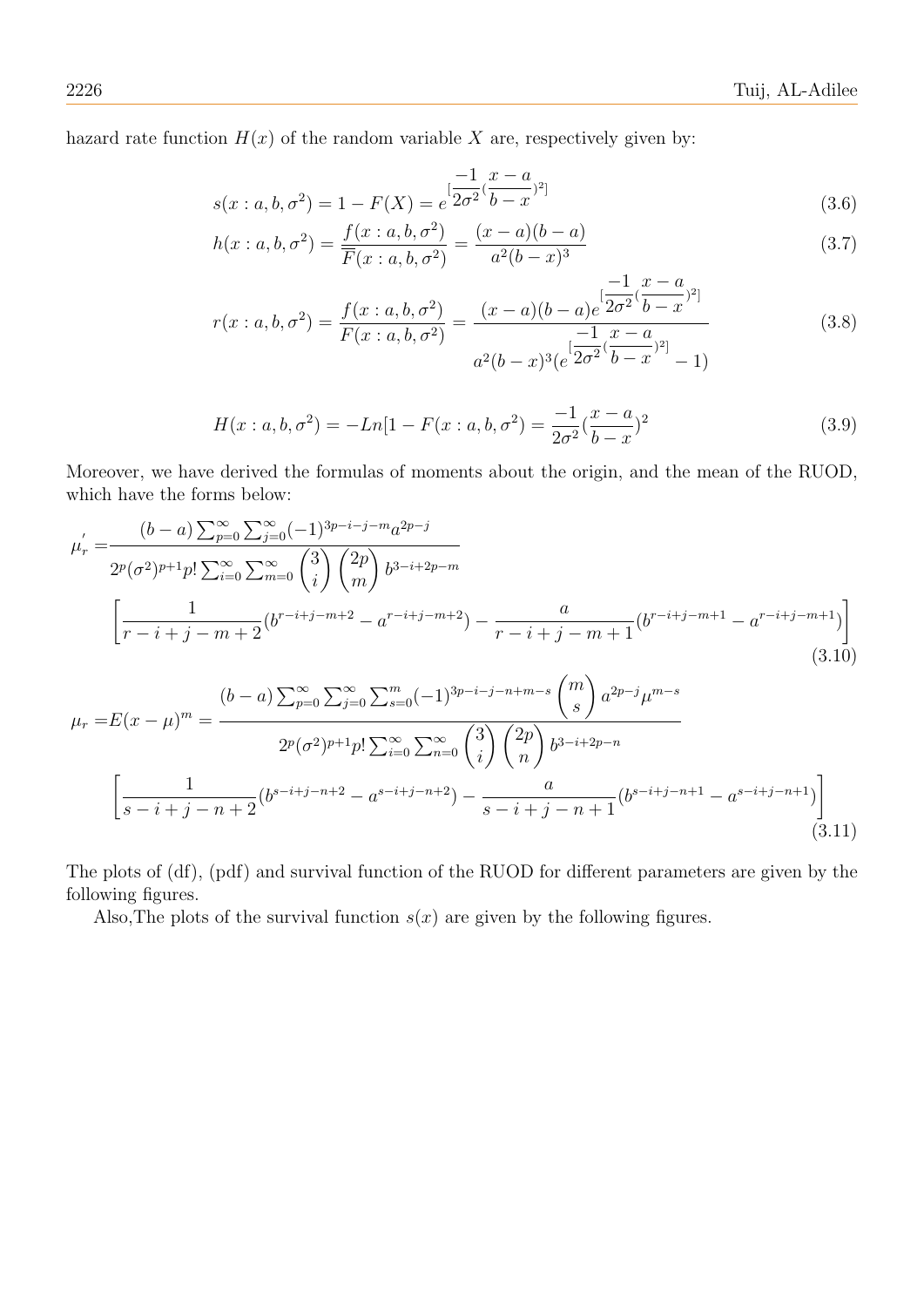

Figure 3: The survival function of RUOD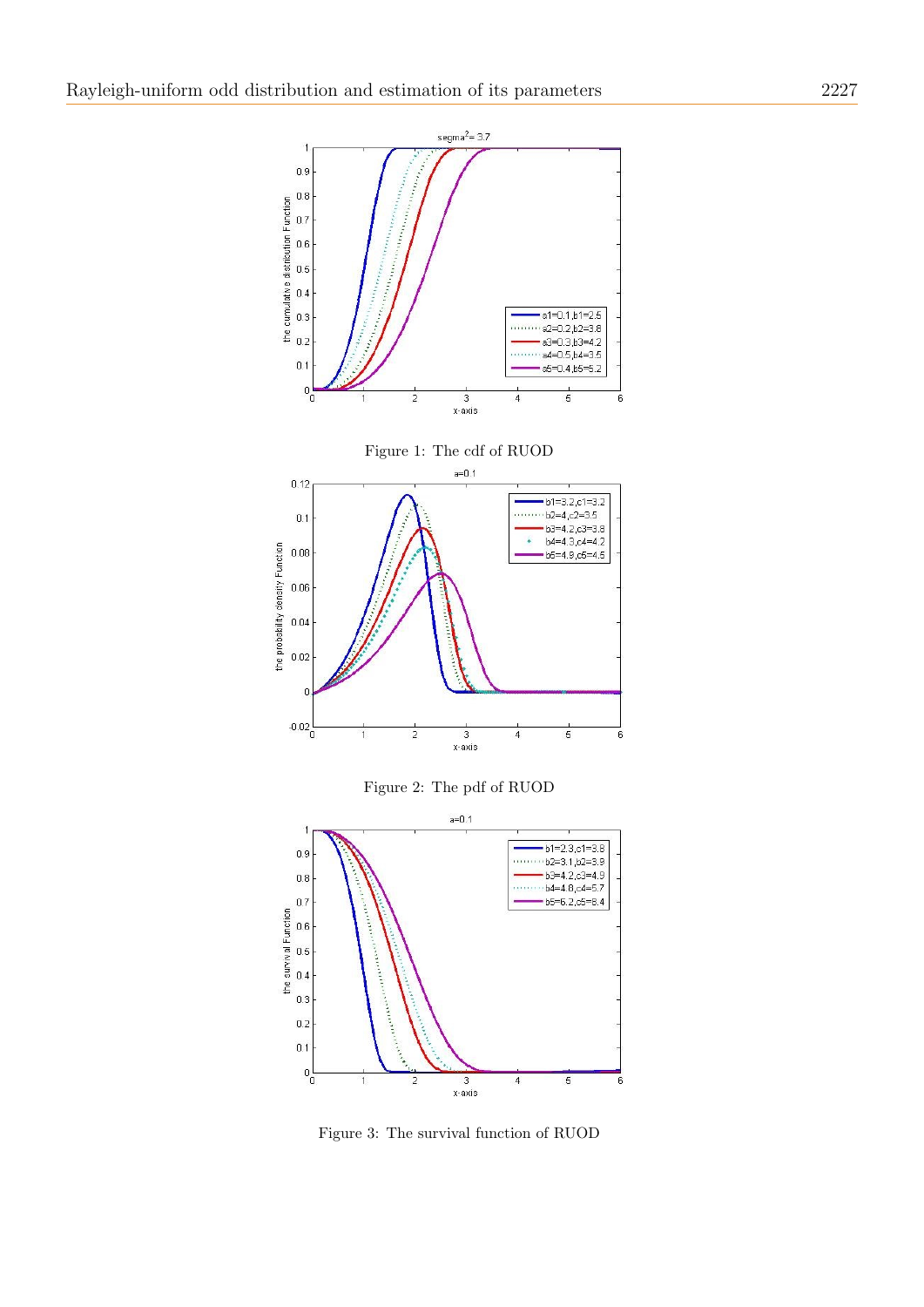# 3.2. Estimation of RUOD parameters

We investigate the estimation of the parameters model of the generated distribution RUOD by the MLE. This method is preferred comparing to other methods because it almost yields unbiased estimators. If  $X_1, X_2, \ldots, X_n$  be a random sample from RUOD, then the likelihood function of those odd distribution is given by:

$$
L = \prod_{i=1}^{n} f(x : a, b, \sigma^2)
$$
 (3.12)

By substituting the pdf in (3.G5) into equation (3.12), we obtain the likelihood function, that is

$$
L = \prod_{i=1}^{n} \frac{(x_i - a)(b - a)}{a^2(b - x_i)^3} e^{\left[\frac{-1}{2\sigma^2} (\frac{x_i - a}{b - x_i})^2\right]} = \frac{(b - a)^n \prod_{i=1}^n (x_i - a)}{(\sigma^2)^n \prod_{i=1}^n (b - x_i)^3}
$$
(3.13)

Then, the log-likelihood function of L respectively is

$$
\ell = \ln(l_1) = \frac{1}{n} \ln(b - a) - \frac{1}{n} \ln\left(\frac{x_i - a}{1 - a}\right) - \frac{1}{n} \sum_{i=0}^{n} \ln(b - x_i) - \frac{1}{2\sigma^2} \sum_{i=0}^{n} \left(\frac{x_i - a}{b - x_i}\right)^2 \tag{3.14}
$$

parameter a,  $b, \sigma^2$  and setting the result to zero, we get the following equation:

$$
\frac{\partial \ell}{\partial a} = \frac{-n}{(b-a)} - \sum_{i=0}^{n} \frac{1}{(x_i - a)} + \frac{1}{\sigma^2} \sum_{i=0}^{n} \frac{(x_i - a)}{(b - x_i)^2}
$$
(3.15)

$$
\frac{\partial \ell}{\partial b} = \frac{n}{(b-a)} - 3 \sum_{i=0}^{n} \frac{1}{(b-x_i)} + \frac{1}{\sigma^2} \sum_{i=0}^{n} \frac{(x_i - a)^2}{(b-x_i)^3}
$$
(3.16)

$$
\frac{\partial \ell}{\partial \sigma^2} = \frac{-n}{\sigma^2} + \frac{1}{2(\sigma^2)^2} \sum_{i=0}^n \left(\frac{x_i - a}{b - x_i}\right)^2 \tag{3.17}
$$

#### 3.3. Application and discussion

This section discusses the parameter estimation using the data set, as well as the analysis of lifespan data using the Rayleigh distribution with estimated value of  $\sigma^2$ , and the generated RUOD, in order to compare and explain the obtained conclusions of the investigated data. Using the goodness of fit metrics like AIC, BIC, and others, the best eyesight may be obtained by comparing the Rayleigh distribution and the RUOD. The data taken from SMITH and NAYLOR (1987) studied the strength of 1.5cm glass fibers measured at the national physical laboratory, England, the data comprises of 63 observations [\[6\]](#page-6-8).

| Table 1: The data from Aarset |  |  |  |                                                                                              |  |  |  |  |  |  |  |  |  |
|-------------------------------|--|--|--|----------------------------------------------------------------------------------------------|--|--|--|--|--|--|--|--|--|
|                               |  |  |  | $0.55$ $0.93$ $1.25$ $1.36$ $1.49$ $1.52$ $1.58$ $1.61$ $1.64$ $1.68$ $1.73$ $1.81$ 2 $0.74$ |  |  |  |  |  |  |  |  |  |
|                               |  |  |  | 1.04 1.27 1.39 1.49 1.53 1.59 1.61 1.66 1.68 1.76 1.82 2.01 0.77 1.11                        |  |  |  |  |  |  |  |  |  |
|                               |  |  |  | 1.28 1.42 1.5 1.54 1.6 1.62 1.66 1.69 1.76 1.84 2.24 0.81 0.13 1.29                          |  |  |  |  |  |  |  |  |  |
|                               |  |  |  | 1.48 1.5 1.55 1.61 1.62 1.66 1.7 1.77 1.84 0.84 1.24 1.3 1.48 1.51                           |  |  |  |  |  |  |  |  |  |
|                               |  |  |  | 1.55 1.61 1.63 1.67 1.7 1.78 1.89                                                            |  |  |  |  |  |  |  |  |  |

The calculated parameters model of the Rayleigh distribution, and RUOD are compared to the conventional mixed distribution known. Matlab was used to complete this estimate, and Table 3.2 provides the estimated parameter values, which are shown as follows: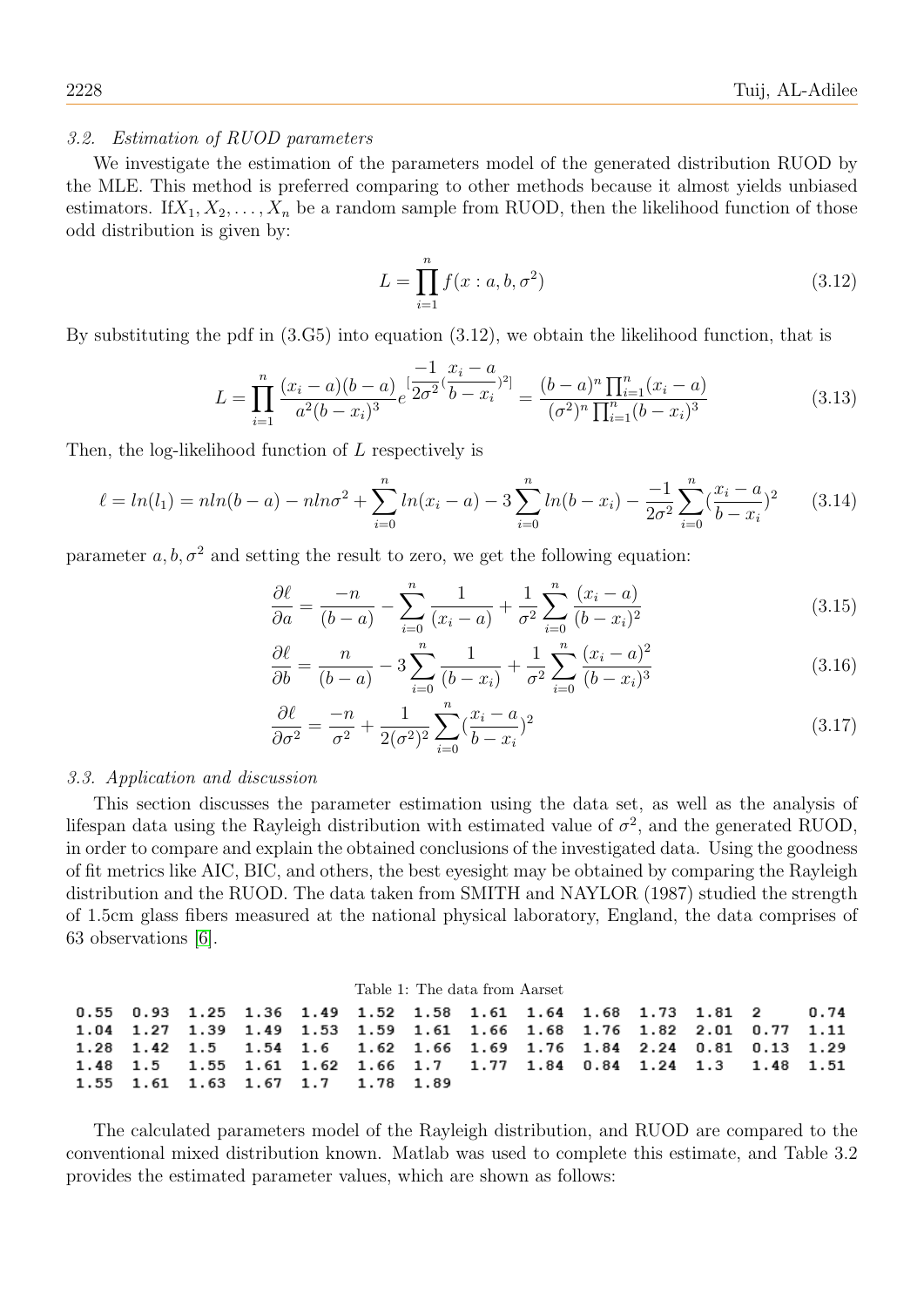| Table 2. MLES OF parameters, Log-intentition |                                                            |  |  |  |  |  |
|----------------------------------------------|------------------------------------------------------------|--|--|--|--|--|
| Model                                        | MLE'S of parameters                                        |  |  |  |  |  |
| Rayleigh                                     |                                                            |  |  |  |  |  |
| <b>RUOD</b>                                  | $\hat{a} = 1.591, \hat{b} = 6.139, \hat{\sigma}^2 = 0.545$ |  |  |  |  |  |
|                                              |                                                            |  |  |  |  |  |

Table 2: MLEs of parameters, Log-likelihood

The predicted values of the parameter  $\sigma^2$  of the Rayleigh distribution and the RUOD are vary and almost not identical. The influence of exceeding the number of parameters in the RUOD increase the efficiency of the analysis of data set. This can be shown by using the required data set with the maximum log-likelihood functions (l), and then compute the AIC, BIC, CACI, and HQIC values. This allows for the necessary comparison of the two distributions. In fact, Table 3.3 displays the values of each quality, that are

|          |         |        |         | Table 3: Log-likelihood, AIC, AICC, BIC and HQIC values of models fitted |        |  |
|----------|---------|--------|---------|--------------------------------------------------------------------------|--------|--|
| Model    |         | AIC    | - BIC - | - CAIC                                                                   | HQIC   |  |
| Rayleigh | -321.28 | 644.56 | 646.70  | 644.62                                                                   | 645.40 |  |

RUOD -287.17 580.35 586.77 580.75 582.87

It is clear that the values of goodness-of-fit measures (AIC, BIC, CAIC, HQIC) within the RUOD are better than their values within Rayleigh distribution.

# 4. Conclusion

Modern properties such as a new pdf, df, moments, and so on are produced by combining the two selected distributions (Rayleigh distribution and Uniform distribution), which is defined as RUOD. The RUOD graphs show how the pdf graphs are skewed to the right with varying kurtosis coefficients. The goodness-of-fit to the Rayleigh distribution and the RUOD for the given data set shows that the RUOD is somewhat better than its standard distribution, since its maximum likelihood value is greater than the maximum likelihood of the R-distribution, and the values of the goodness-of-fit measures are better.

# References

- <span id="page-6-1"></span>[1] A.A. Ahmed, Estimation of parameters model based on a modification of newton-raphson method, Turk. J. Comput. Math. Educ. 12(13) (2021) 1484–1491.
- <span id="page-6-0"></span>[2] M. Ajami and S.M.A. Jahanshahi, Parameter estimation in weighted Rayleigh distribution, J. Modern Appl. Statist. Methods 16(2) (2017).
- <span id="page-6-4"></span>[3] A.S. Hassan and M. algraphy, Kumaraswamy weibull-generated family of distributions with applications, Adv. Appl. Statist. 48 (2016) 205–239.
- <span id="page-6-2"></span>[4] C. Kim and K. Han, Estimation of the scale parameter of the Rayleigh distribution under general progressive censoring, J. Korean Statist. Soc. 38(3) (2009) 239–246.
- <span id="page-6-6"></span>[5] F. Mitrovic, Transmuted rayleigh distribution, Aust. J. Statist. 42(1) (2013) 21–31.
- <span id="page-6-8"></span>[6] A. Moesia and M.Y. shatalov, Exact solutions for a tow-parameter rayleigh distribution, J. Pure Appl. Math. 13(11) (2017) 8039–8051.
- <span id="page-6-3"></span>[7] S. Muhammad and K. Abed AL-Kadin, Odd generalized exponential weibull exponential distribution, J. Engin. Appl. Sci. 16(11) (2019) 10360–10386.
- <span id="page-6-5"></span>[8] A. Mustafa, B.S. El-Desouky and S. AL-Girahs, Weibull generalized exponential distribution, axis preprint arXiv:1606.07378vl [math ST]. 2 (2016).
- <span id="page-6-7"></span>[9] Sh. Sharma and A.J. Obaid, Mathematical modelling, analysis and design of fuzzy logic controller for the control of ventilation systems using MATLAB fuzzy logic toolbox, J. Interdis. Math. 23(4) (2020) 843–849.